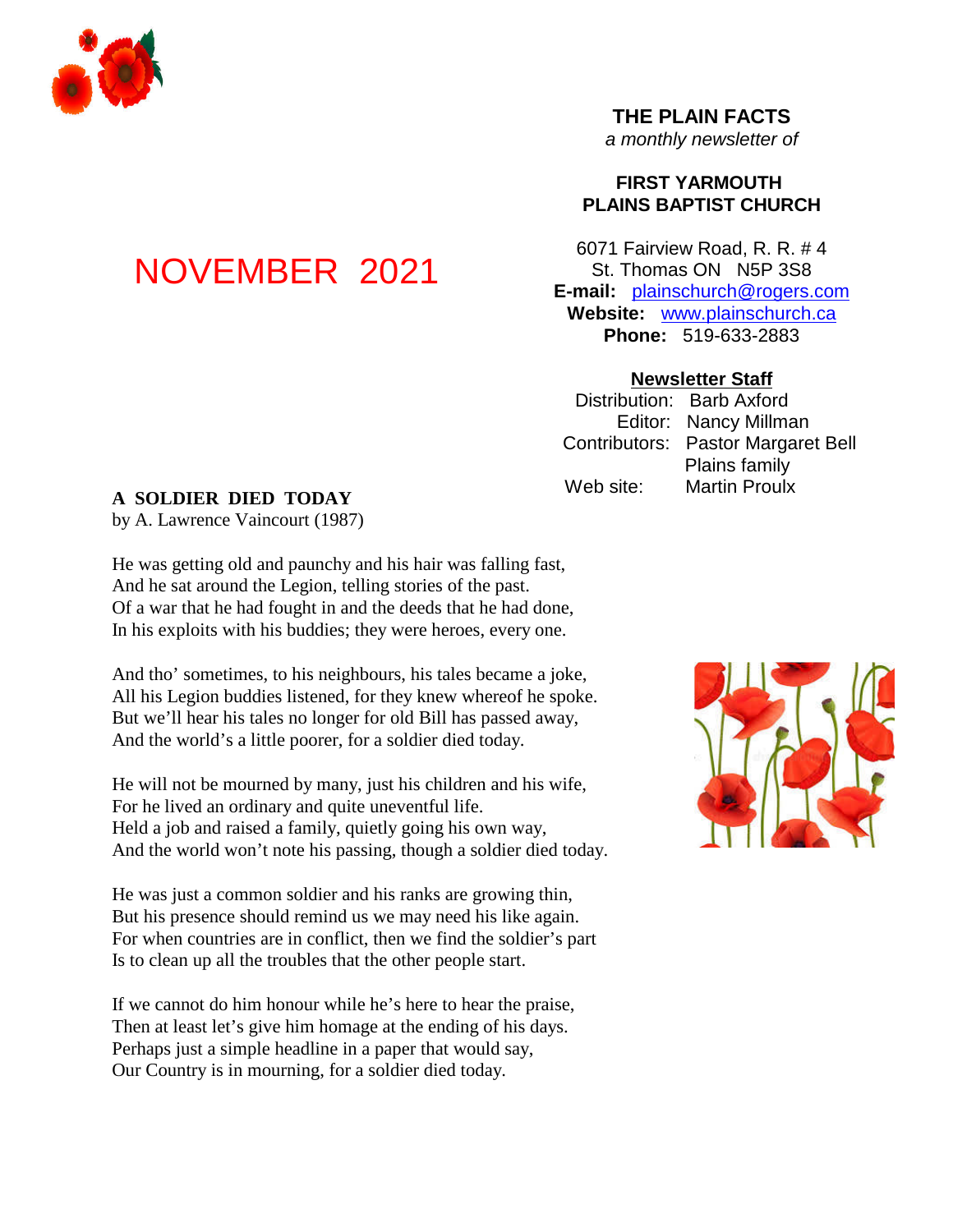

- Marilyn Cartwright Rae Axford Jenny and family Vera Martin Larry Mizon Family of Carl Sibley Faith Seabrook Cherie Doyon Family of Sally Paul Rose **No. 2018** Wendy & Hugh Lessard Marlene Smith John & Sherri Doner Paula Welter Don & Penny Sawyer Elsie Walker's niece Karl Crocker **Family of Don Small Family of Anne Smith** Family of Kay Axford Shirley Griffin **Caura Griffin** Sharon Axford Toots Gillard Family of Shirley Caswell
	-



Milton Springer **Deanna** Jill & Gerry Coull Jason & Michelle Carnegie

# **In Sympathy**

We send our sympathy to the family of Donald Emerson Small who died in Hospice Wellington, Guelph on September 5, 2021. Don is survived by his wife of 65 years, Betty, daughter Heather Fyfe (Mack), grandchildren Zack and Kylie, sisters Donna Meszaros (Les), Lana Anderson (Fred) and brother Gil Small (Jackie), and nieces and nephews. Don was predeceased by older sister Patsy Marilyn Green. Don was a loving father, husband, grandfather and friend. *Barb Axford*

The Plains family extend our sincere sympathy to Stephen and Carolyn Plaunt and the family of Sally Paul, who passed away on October 15, 2021 at the of 92. Beloved wife of the late William Paul. Dearly loved mother of Kevin Paul (Ella) and Carolyn Plaunt (Stephen) and predeceased by her daughter Karen Paul (1949) and son Randy Paul (2019). Cherished grandmother of Eric, Tiffany and Brian Plaunt and Bradley and Gregory Paul. Great grandmother of Evan, Lucas, Briar Lynne Plaunt and Andrea and Cameron Paul. Predeceased by brother William Robbins. Dear sister-in-law of Elsie Robbins and predeceased by Evelyn and Charles Walker and Mary and Wesley Hodges. Sally was a member of First Yarmouth Plains Baptist Church and a member of Plains Ladies Aid. The funeral service was held Wednesday, October 20, 2021 at 1:00 p.m. from Williams Funeral Home, with Pastor Margaret Bell officiating. Sally will be dearly missed.

The Plains family extend our sincere sympathy to Leena Sibley and the family of Carl Sibley who passed away on October 18, 2021 at the age of 80 years. Carl is lovingly remembered by his wife Leena and their children Hanna (Mike), Estevan (Tina), Tesha (Matthew), Rebecca (Cam). Predeceased by beloved son Troy (1991) (mother Joan Sibley). Adored "Grandpa-Wampa" to Braydon, Leilah, Addison, Dani, Levi, Charlotte, Elora, Beau, Hunter, Johnathon, Myra and Caellum. Funeral service was held at Williams Funeral Home, October 23, 2021, officiated by Pastor Margaret Bell. Carl will be greatly missed.

We send our sympathy to Vera Martin and family on the passing Monday, October 25, of her sister-in-law, Anne Walters Smith. Anne was predeceased by her husband of 57 years, Harold Smith (2013). Together they managed the Smith family business, Erie View Poultry Farm. Anne is survived by a son, Michael, and daughter Susan (Wayne McEachren). *Barbara Axford*

We have learned of the October 26, 2021 passing of Helen Kathline 'Kay' (McQuiggan) Axford, wife of the late Don Axford (1988). We extend our sympathy to their children Linda, Richard and Connie and families. Kay was a longtime resident of St. Thomas and area and moved to McCarthy Place, Stratford a few months ago. Kay became a member of Plains Baptist Church in l959, when her church membership was transferred here from First Baptist, Tillsonburg. *Barb Axford*

*express permission to speak on their behalf.*

### **PRAYER CONCERNS** *To protect the privacy concerns of our families, friends, neighbours and church*

*family, it is requested that before names are submitted to the Pastor for prayer, or are put on the Plain Facts prayer list, permission be sought and granted from the individuals to be named, or from family members who have been given*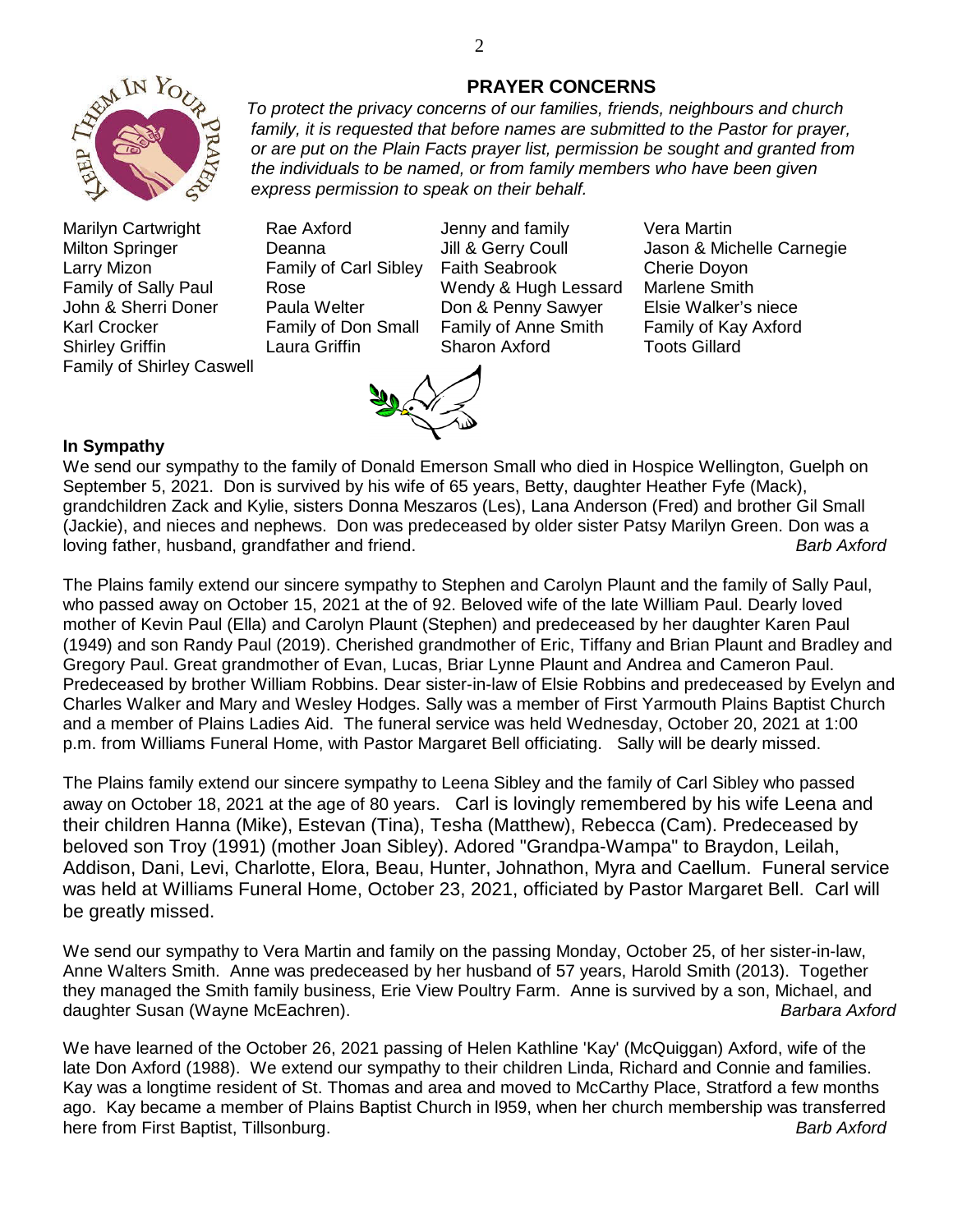| <b>Sunday Scripture Readings</b> |                     |                                  |                        |  |  |  |  |  |  |
|----------------------------------|---------------------|----------------------------------|------------------------|--|--|--|--|--|--|
|                                  | Nov 07-Pentecost 24 | <b>Nov 14-Remembering Sunday</b> | Nov 21-Reign of Christ |  |  |  |  |  |  |
|                                  | Mark 12: 38-44      | Mark 13: 1-8                     | John 18: 33-37         |  |  |  |  |  |  |
|                                  | Psalm 127           | Hebrews 10: 11-25                | Revelation 1:4b-8      |  |  |  |  |  |  |
|                                  |                     | 1 Samuel 2: 1-10                 |                        |  |  |  |  |  |  |
|                                  | Nov 28-Advent 1     | Dec 05-Advent 2                  |                        |  |  |  |  |  |  |
|                                  | Jeremiah 33: 14-16  | Luke 3: 1-6                      |                        |  |  |  |  |  |  |
|                                  | Luke 21: 25-36      | Malachi 3: 1-4                   |                        |  |  |  |  |  |  |
|                                  |                     | Philippians 1: 3-11              |                        |  |  |  |  |  |  |

# **EVENTS FOR NOVEMBER 2021**

Ontario has lifted capacity restrictions on non-essential businesses, including places where religious rites are held if holding to the double vaccine standard for their patrons.

The Deacons and I invite you, if you are fully vaccinated, to worship together.

Chairs will remain at the back of the sanctuary which are spaced 6 feet apart if anyone feels more comfortable sitting there. Face coverings are still required indoors. Pastor Margaret Bell

| Nov 04 Thur<br>Nov 07 Sun | 7:30 P.M.<br>10:00 A.M. | Choir practise resumes. New members are welcome!<br><b>Sunday Service - Communion Sunday -</b><br>Daylight Saving Time ends |  |  |  |
|---------------------------|-------------------------|-----------------------------------------------------------------------------------------------------------------------------|--|--|--|
| Nov 14 Sun                | 10:00 A.M.              | <b>Sunday Service - Remembering Sunday</b><br><b>Food Bank Sunday</b>                                                       |  |  |  |
|                           |                         | Nov 21 Sun 10:00 A.M. Sunday Service                                                                                        |  |  |  |
| Nov 28 Sun                | 10:00 A.M.              | <b>Sunday Service - Advent 1</b>                                                                                            |  |  |  |

**Dec 05 Sun 10:00 A.M. Sunday Service** - Communion Sunday

### **Note from Deacons**:

As we have been slowly and carefully reopening the church, we are adjusting to some of the changes. Some of our old tasks have been replaced with new ones. None of them are difficult or take much time. If you are willing to volunteer even occasionally that would allow everyone to stay safe and enjoy our fellowship time together by sharing these small tasks.

We need some help in making tea & coffee.....in wiping down the pews, the few tables and chairs after coffee break....and checking off the attendance as people come into church.

These jobs do not take a long to do. So if you are able to help please contact: Donna Limon .tea / coffee, Tom Lammiman.. wiping furniture, Mary Crosby... checking attendance .

Thank you . YOU are much appreciated.

Calatians 6:9 And let us not grow weary of doing good , for in due season we will reap, if we do not give up.

Chair of Deacons, Betty Rewbotham

# **NOVEMBER BIRTHDAYS**

- $1<sup>st</sup>$  $6<sup>th</sup>$
- $6<sup>th</sup>$
- **gth**
- $9<sup>th</sup>$
- 
- 
- 16<sup>th</sup> Eric Plaunt 22<sup>nd</sup> Carol Maes
- 17<sup>th</sup> Betty Shelley-Wiebe
- Hailey Noble **17<sup>th</sup>** Tim Barrett 23<sup>rd</sup> Mary Lou Pearson
- Carolyn Plaunt (60)  $17<sup>th</sup>$  Leilah Sibley  $25<sup>th</sup>$  Nicholas Dale
- Margaret Bell (65)  $18<sup>th</sup>$  Emma Greenslade  $27<sup>th</sup>$  Cameron Dale
- Matthew McCarthy  $18<sup>th</sup>$  George Lidster 27<sup>th</sup> Liam Bradley
- Evan Plaunt 20<sup>th</sup> Carter Ruddock 29<sup>th</sup> Floyd Axford
	-
- 15<sup>th</sup> Betty Lidster 21<sup>st</sup> Milt Springer (90) 30<sup>th</sup> Ollie Perry



3

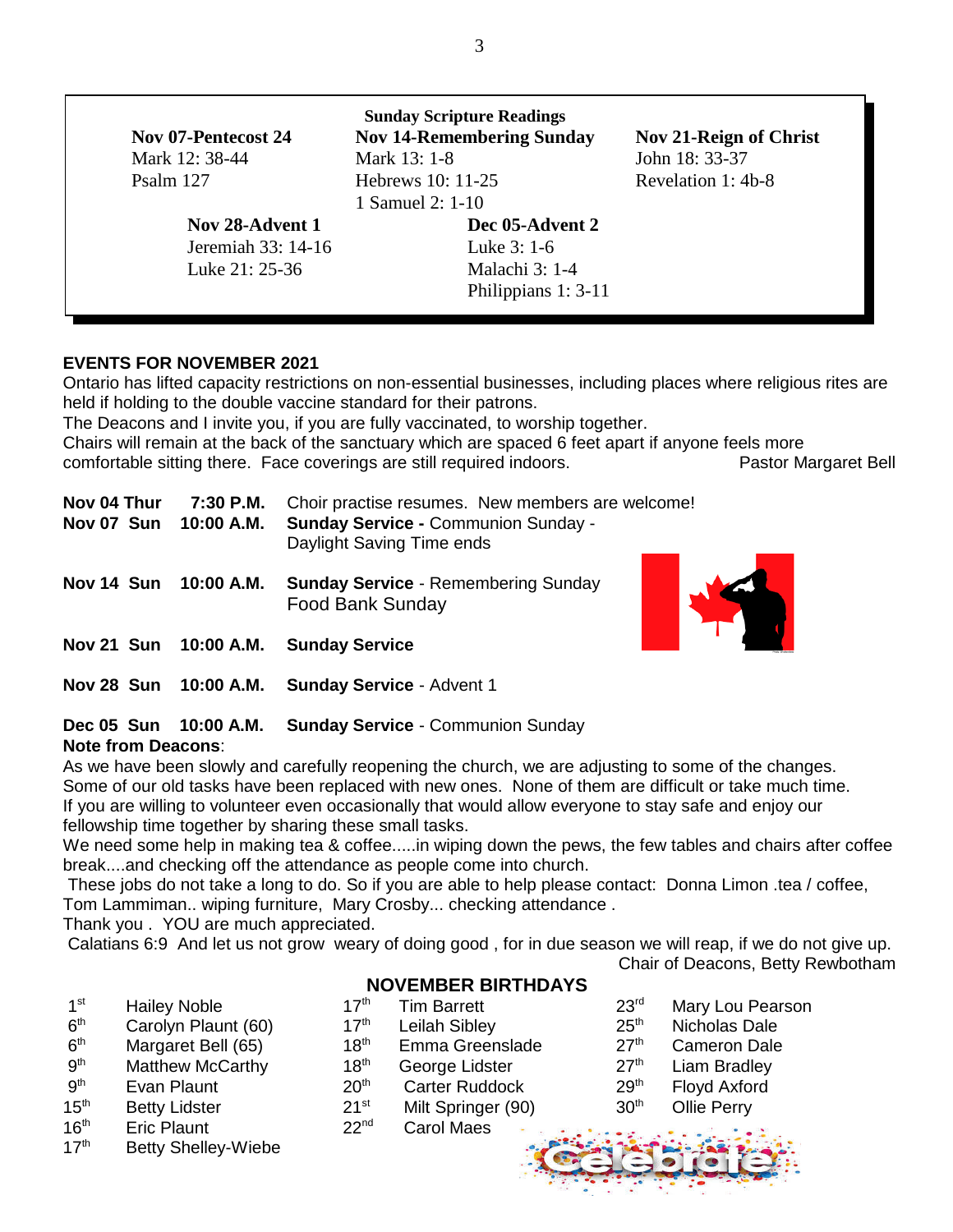



Sacrament of Communion - Pastor Margaret Bell The lady behind the camera - Phyllis Huffman



Clerk Mary Crosby and Pastor Margaret Bell. and Procedure. *Photos by Betty Rewbotham*



Congregants are screened upon arrival. Spacing for seating was required due to Covid-19 Policy

The Plains opened for public worship on October 17, 2021 and we celebrated our 191st Anniversary! The sanctuary renovations and A/V system and parlor were dedicated and we rededicated ourselves to Christian service and unity at the Lord's Table. 46 people attended but we had room for a few more! *Pastor Margaret Bell*



**THANK YOU** to our Plains family for all the kindness, prayers and love shown to us on Mom's passing. God was so good to her and us in answering our prayers for a peaceful end. May God bless you all.

*The Paul and Plaunt families*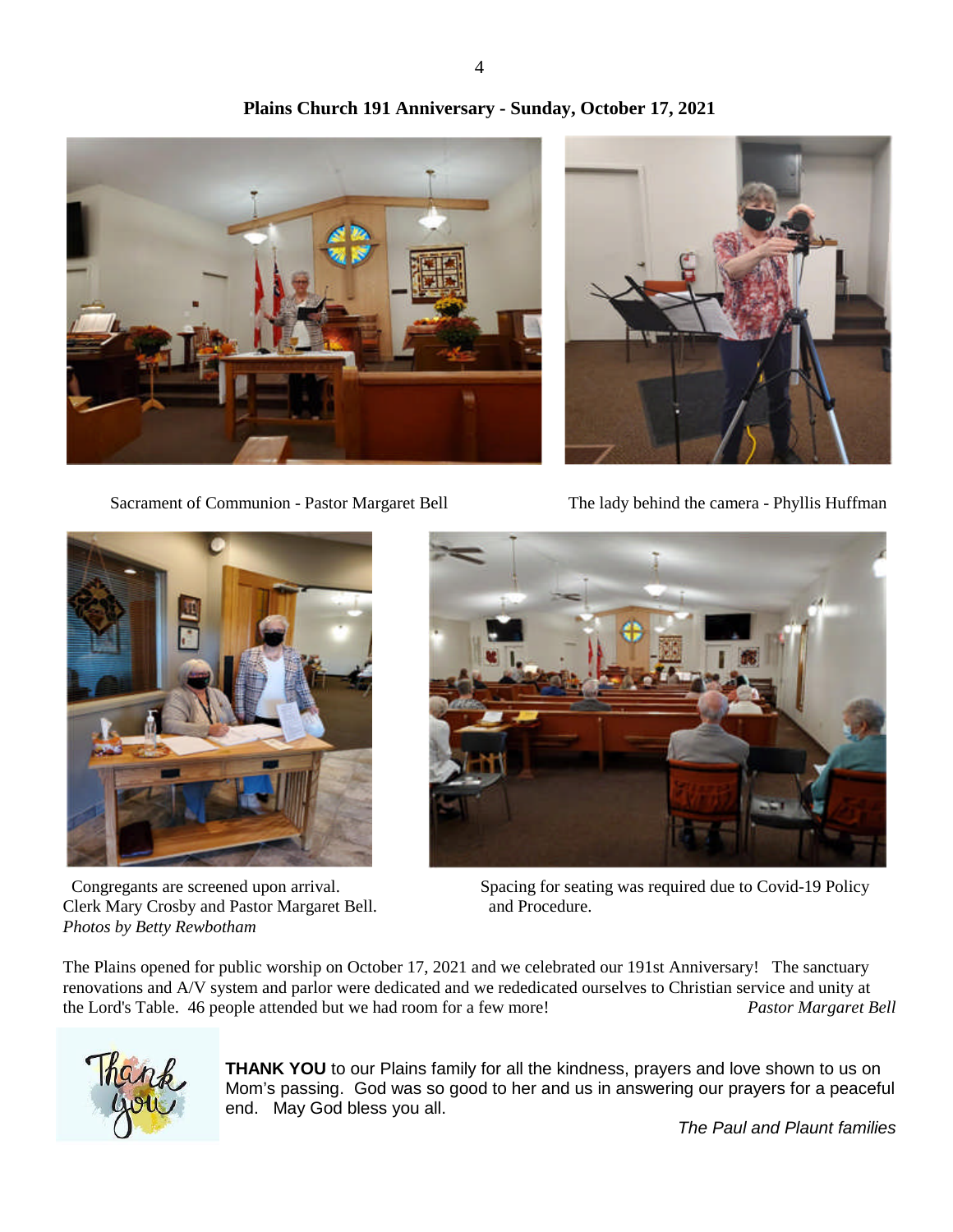# 5



**Highlights of the Congregational Meeting, Sunday October 24, 2021**,

by Clerk Mary Crosby

24 attend meeting either in person or in house.

Marjorie Higgs Chaired.

Trustees reported that all projects are completed.

Sherry Graham will be treasurer for Sunday School.

Church opened with anyone attending wearing masks and double vaccinated, and will continue with this policy for now.

Phyllis needs some help with the sound system, she needs:

-Oak Hall monitor.. someone to adjust volume in hall during service.

-Video camera…someone to start and stop recording.

-Editing and uploading video…someone to help with this.

-Sound board…someone to balance volume on the mic's working with TVs and computers.

If you can help, please let Phyllis know.

Annual meeting January 30; 2022 at 1 pm.

Pastor Bell closed with a prayer.

# **Appeal for Assistance**:

The new sound and video system has been a huge blessing to us during COVID. It has helped us keep in touch and connected to each other safely. We're now ready to bring in some additional people to help run it. There are some skills needed but training will be provided. I've split the duties into jobs so everyone can more easily understand what is involved before you offer to help. I would like to create a list of AT LEAST 6 people that can be trained and commit to a schedule for supporting this system. If you are interested in any of these positions or have any questions about any of this, please contact me at phylhuff@gmail.com.



Sound and Video job descriptions:

1. Oak hall monitor – monitor and adjust volume and balance sound using an app on a phone during services. This is just sliding the volume level up or down on the screen as needed in real time.

2. Video Camera – run the tripod mounted video camera – start and stop recording, zoom in and out.

3. Editing and uploading of services – After the service, use software (free) to edit the video as required, then upload it to youtube. You can do this on your own computer or the church's laptop.

4. Sound board- balance and control volume of all mics, and other inputs. Manage master sound for all outputs – Sanctuary, Oak Hall, Nursery, FM transmit and hearing assist.

5. Computer and TVs– Cue up and play any extra music and video for services.

6. Future – work with software and songselect to display lyrics and service display for TVs

I suggest we have a minimum of 2 people on every week. Sound board, video camera and oak hall (when needed) all need coverage. Phyllis Hyffman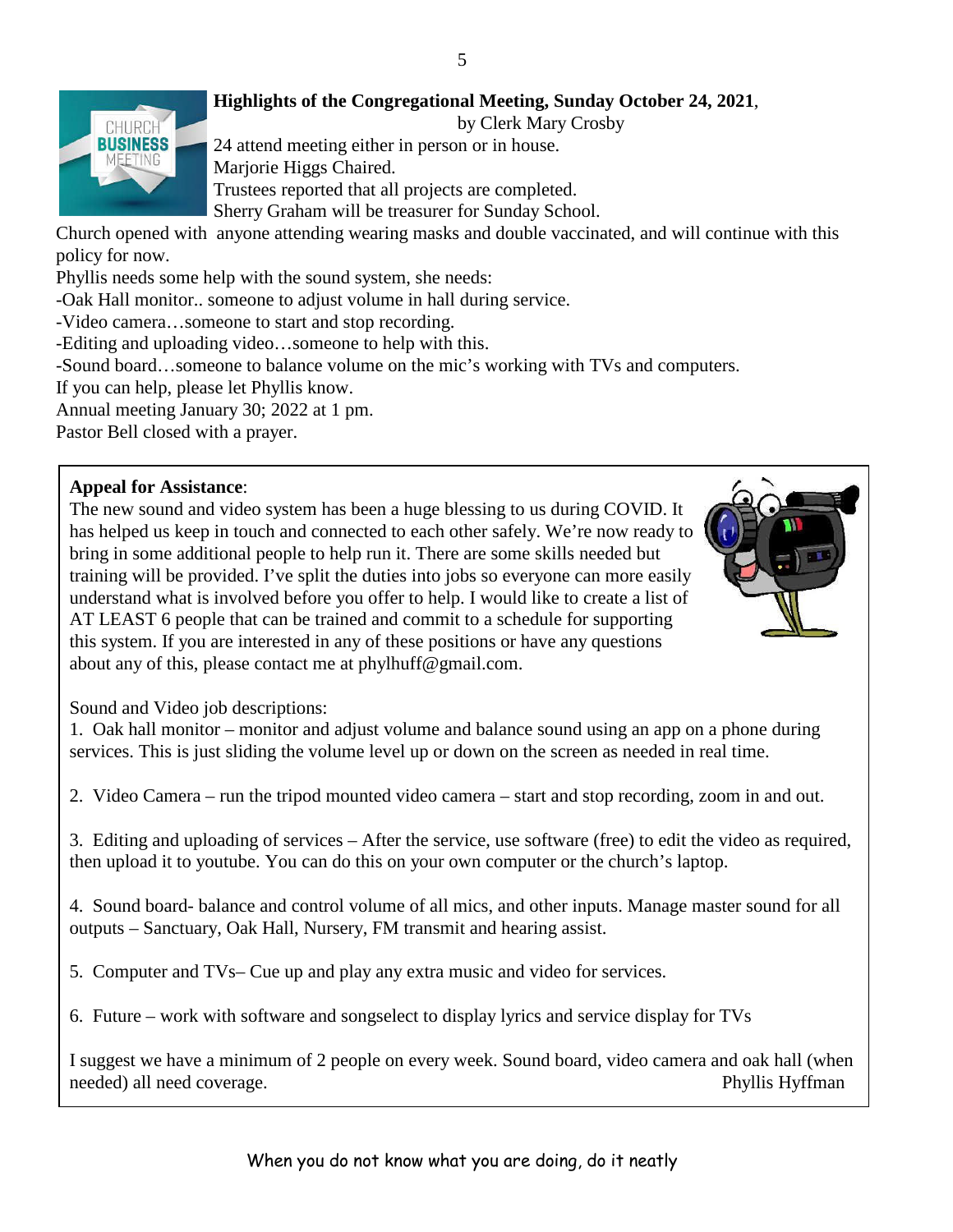#### **FIRST YARMOUTH (PLAINS) BAPTIST CHURCH Financial Statement as of 31st of October, 2021**

|                               | <b>General Fund</b> | <b>Missions</b> | <b>Communion Fund Sunday School</b> |             | Totals      |
|-------------------------------|---------------------|-----------------|-------------------------------------|-------------|-------------|
| Income                        | 73,643.40           | 3.347.70        | 2.279.80                            | 0.00        | 79,270.90   |
| <b>Expenses</b>               | 74,261.89           | 3,347.70        | 1,968.90                            | <u>0.00</u> | 79,578.49   |
| <b>Net Gain(Loss)</b>         | (-618.49)           | 0.00            | 310.90                              | 0.00        | $(-307.59)$ |
| <b>Balance end of 2020</b>    | 52,078.97           | 0               | $(-69.27)$                          | <u>0.00</u> | 52,009.70   |
| <b>Balance as at 10/31/21</b> | 51.460.48           | 0.00            | 241.63                              | 0.00        | 51.702.11   |

**1. The General Fund shows a net loss as at 31st of October, 2021 of (\$-618.49). Grass cutting has been paid up until August 31st, 2021. Please note that the General Fund balance includes monies in the amount of \$1,073.50 for repairs to the canopy.**

- **2. Missions income as at the 31st of October, 2021 totalled \$3,347.70. That amount has been forwarded to CBOQ and CBM. This amount is made up as follows: CBOQ - General Budget - \$1,915.00; CBM General Budget - \$969.70; Sharing Way - \$183.00, \$230.00 for World Food Crisis, and \$50 to Partners Overseas.**
- **3. The Communion fund had a net gain as of 31st of October, 2021 of \$310.90. The 2020 deficit in the Communion Fund was (\$-69.27) leaving a balance of \$241.63 in the Communion Fund.**
- **4. There have been no designated Sunday school donations in 2021.**
- **5. The Special Projects/Future Projects Fund has income of \$2,556.90 to date. Expenses to date total \$1,309.83, leaving a balance of \$1,247.07 in the Special Project Fund. Donatons in memory of Betty Graham for that fund totalled \$75.00, in memory of Ray Martin totalled \$485.00, in memory of Helen (Peg) Bell totalled \$20.00, and in memory of Betty Plaunt, \$275.00. Donations in memory of Sally Paul to date are \$425.00 for Special Projects. Donations in memory of Kay Axford total \$20.00 to date.**
- **6. Donations in memory of Sally Paul to the General Fund total \$20.00 and in memory of Carl Sibley total \$40.00.**

**Once again, I would like to personally thank the wonderful people of Plains who continue to make sure their donations arrive at my home office, either by mail, drop off, PAR, or etransfer, and now, "Praise the Lord," by putting their donation on the collection plate at the church! It is so wonderful to see the Plains family back together again at the church. Thank you so very much!!**

**Respectfully submitted, Shirley E. Dale, Treasurer**



#### **Canadian Baptist Ministries (CBM) Introduces Their New Website:**

We are hapy to announce that **CBM** has a new website! Since the start of the year, our team has been working hard to design and build the new **cbmin.org**. It is our hope and prayer that this new website will give you a clearer and deeper understanding of the work we are accomplishing together.

On our **HOME PAGE**, we feature our key causes–Poverty, Justice, Kids at Risk, Build the Church and Crisis Response. By following the **OUR PROJECTS** link you will be able to search all our projects on an interactive map.

At any time, you may turn on YouTube and go to McMaster Divinity College (MDC) for the chapel service on Mondays at 12noon. Inspiring...encouraging...exciting..The Gospel. *Malcolm Rust*

Bad weather reports are more often right than good ones.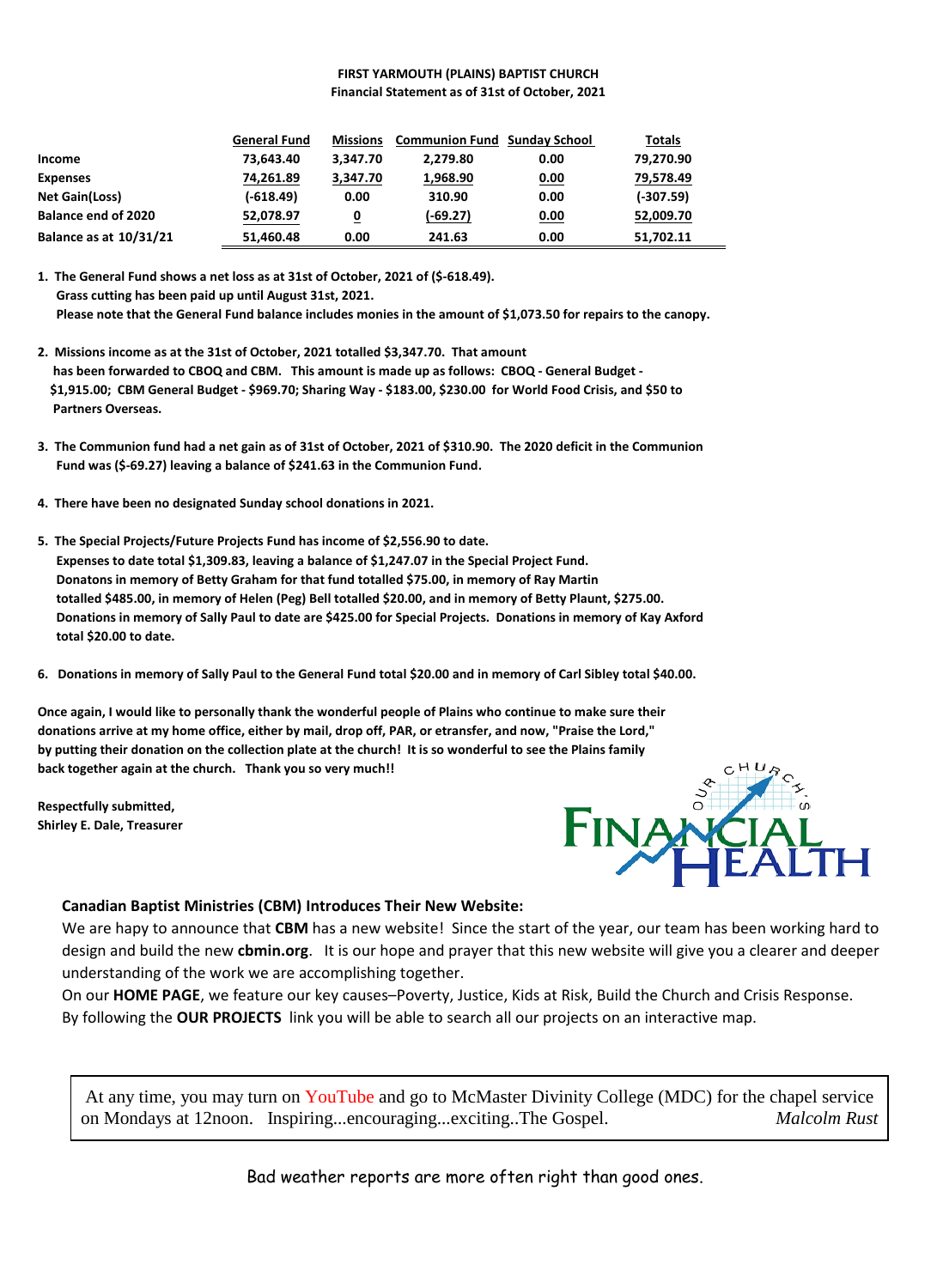**Pastors Page**

**In**

# **the**

### **beginning**

### **God created**

### **the heaven and earth**

**The earth was a formless void**

### **and darkness covered the face of the**

**deep, while a wind from God swept over the**

**face of the waters. Then God said, let there be light.**

**And**

**there**

**was**

**light.**

**And there was evening and morning, the first day.**

**For two weeks, many nations of the world are meeting in Glasgow for the United Nations COP26 Climate conference. While politicians make speeches about what they will do to save the planet in one area of the conference, climate activists, like Greta Thunberg are in another area, the "Green Area" and are learning from each other about ways to combat climate change while trying to hold the politicians to account for promises not (yet) kept.**

**There is still a disconnect in many minds between being aware that there is a climate emergency and what actions must be taken to rectify the situation. The actions, we know, involve things that will prove to be expensive and inconvenient to those dependent upon fossil fuels, like we Canadians.**

**A possible example of this disconnect was the British PM leaving the Summit in Glasgow via air travel instead of rail travel, to save time. Quite a contrast to some young climate activists who sailed for days to Glasgow by wind power! Canada is one of those countries which is promoting the importance of reducing our carbon footprint while struggling with the reality that our economy is fossil fuel dependent. It seems to be really hard to get the economy going and fundamentally change it all at the same time. But change, it is a comin'.**